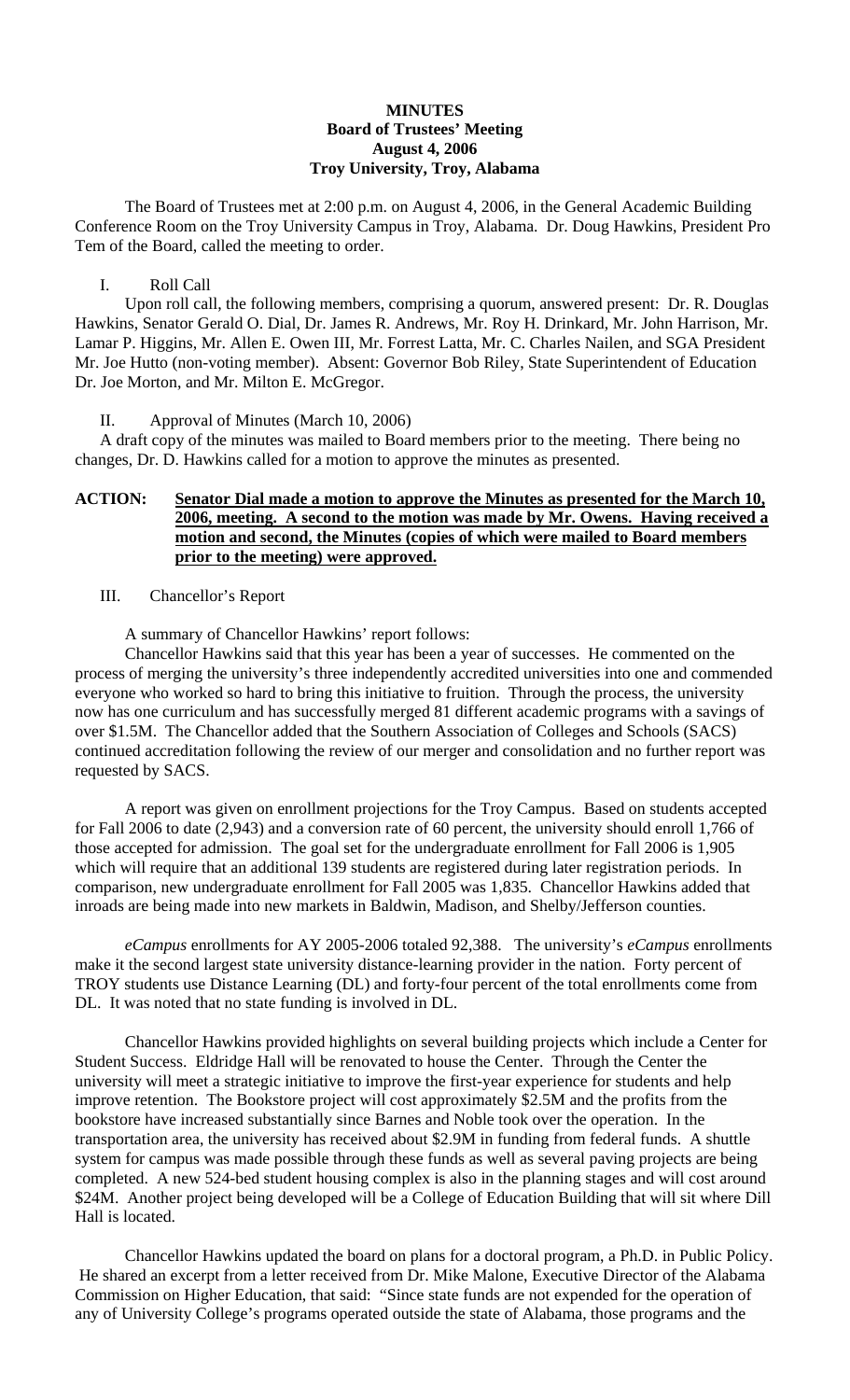new program you propose do not fall under the Commission approval and regulation requirements." As a next step, the university will conduct a market and financial analysis.

 An update was given on ACCESS—**A**labama **C**onnecting **C**lassrooms, **E**ducators, & **S**tudents **S**tatewide. This program puts Troy University into every high school in Alabama and provides highquality classroom courses and teachers via technology. The ACCESS initiative was developed by the Governor and Troy University has been selected as one of three universities to participate in this program. Another important initiative is AMSTI—Alabama Math, Science, and Technology Initiative. Troy University is proud to have been selected to participate.

 Chancellor Hawkins provided a brief on international initiatives. The third China 1-2-1 graduation ceremony was held in Wuhan in June. International recruiting continues to be an important initiative and Chancellor Hawkins reported that a goal has been set for 800 international students by 2010. Fall 2006 international student enrollment was at 700 and China, Nepal, Saudi Arabia, Japan and Korea are leaders in sending us students. The Chancellor reported on a trip he made with the American Association of State Colleges and Universities (AASCU) to South Africa with a group of university presidents, as well as an upcoming trip to Egypt. In regard to Study Abroad programs, Chancellor Hawkins reported that a goal has been set to develop five study-abroad programs per college by 2010.

 In conclusion, the Chancellor advised that TROY's 100% online programs were awarded a "Best Buy Education Degree Online 2006" and *The Princeton Review* named TROY to its "Best in the Southeast" ranking. *U.S. News and World Report* featured TROY in its "America's Best Colleges" as one of the "Best Universities—Master's" in the Southeast Region.

## IV. Board Committees

- A. Finance Committee, Mr. John Harrison Mr. Harrison called upon Mr. Jim Bookout to give the Financial Affairs report.
	- 1. Financial Affairs , Mr. Jim Bookout

A handout of Mr. Bookout's presentation was provided in Board members' packets and it outlined the proposed operating budget for 2007. Mr. Bookout's informative report included projections for revenue, comparison of actual revenue for prior years, expense projections for 2007, and an analysis of the expense budget increases. In conclusion, Mr. Bookout reported that the proposed budget for 2007 is \$183,464,186 for a total increase over last year of \$4,703,967.

# a. **Resolution No. 1—2006-07 Budget**

**Following Mr. Bookout's presentation, Mr. Harrison reported that the Finance Committee met prior to the full Board meeting and he said that on behalf of the Finance Committee he recommended approval of Resolution No. 1.** 

**ACTION: On a motion by Mr. Harrison, seconded by Mr. Owen, Resolution No. 1, as follows, was adopted as presented.**

## **Resolution 1**

# **Approving the 2006 – 2007 Budget**

**WHEREAS**, the administration of Troy University has developed and recommended the Troy University budget for FY 2006-2007; and

**WHEREAS**, as the Chancellor has reviewed the revenues and expenditures within the proposed budget and has determined that the proposed budget is fiscally sound; and

**WHEREAS**, the Board members were briefed on various new revenues and proposed new expenditures at the annual Board retreat in March of 2006; and

**WHEREAS**, there are sufficient funds to provide for a salary increase and provide additional funding for employee health insurance;

**THEREFORE, BE IT RESOLVED** by the Board of Trustees on this  $4<sup>th</sup>$  day of August 2006 the attached budget for 2006 – 2007 fiscal year is approved with the understanding that the Chancellor is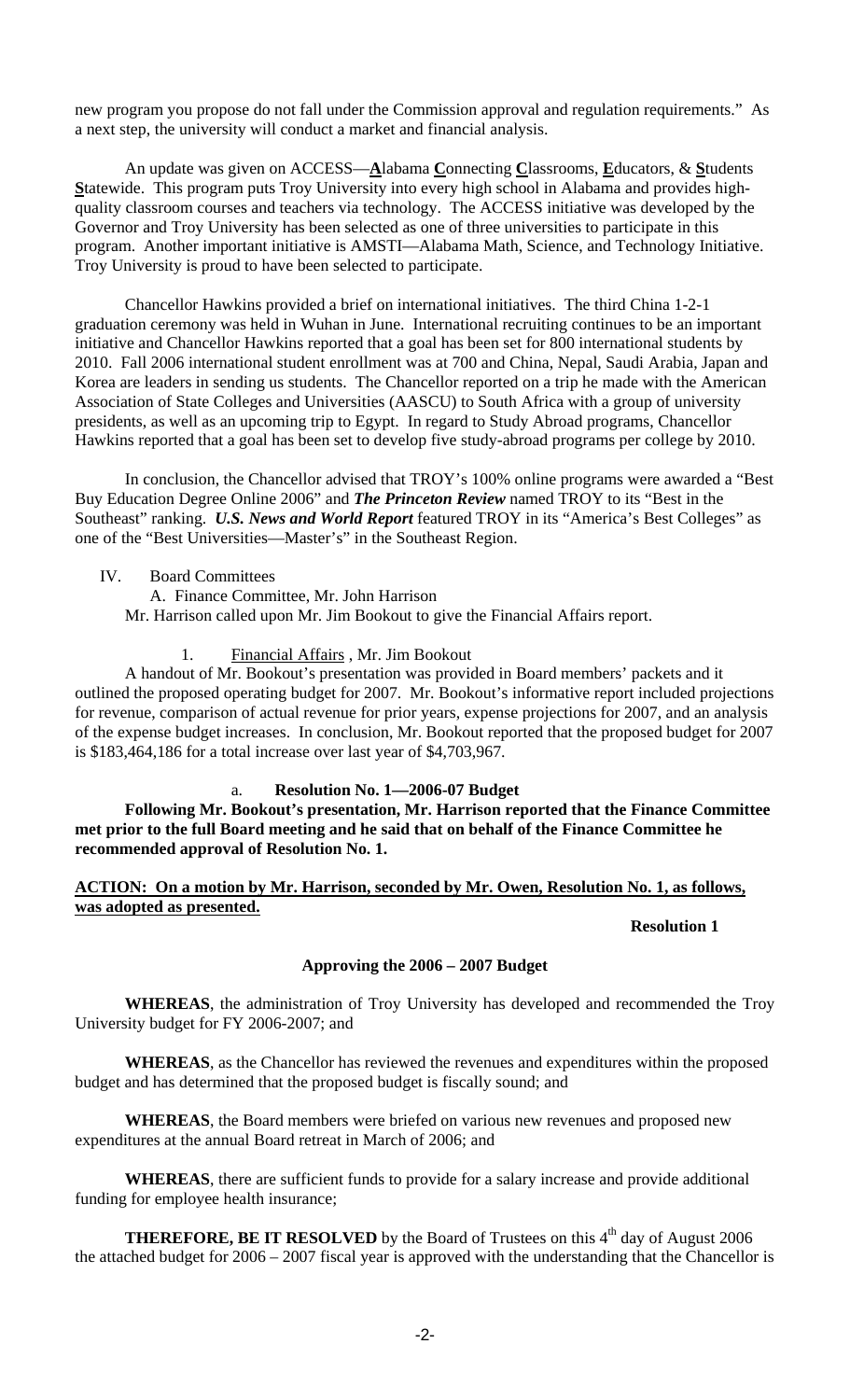authorized to make such changes from time to time as, in his judgment, may be necessary; and

**BE IT FURTHER RESOLVED** that the Board of Trustees authorizes up to a five percent salary increase for faculty, staff, and classified employees of the University as established by the Chancellor and authorizes the Chancellor to increase the funds allocated to providing health insurance consistent with the University's goal of achieving health insurance cost for employees at a rate comparable with the average paid by employees of Alabama's public universities.

## 2. Residential Facilities

#### a. **Resolution No. 2—Sale of University Property to LLC**

Mr. Harrison introduced Resolution No. 2 saying that this is a very creative financing plan and will set the tone for other universities to follow. He called on Dr. John Schmidt to give a brief overview of Resolution No. 2. Dr. Schmidt advised that legally this resolution deals with a very complex process and later he would call on Mr. Charles Perry, President of Ambling, to make comments. Dr. Schmidt said that the project will cost approximately \$24.3M and projected date of completion is set for July 2007. He said that a Limited Liability Corporation was formed through the Troy University Foundation. Dr. Schmidt called on Mr. Perry who gave a detailed overview of the project.

Mr. Harrison concluded by stating that the Finance Committee met and approved unanimously that Resolution No. 2 be submitted to the full Board for adoption.

### **ACTION: ON A MOTION BY SENATOR DIAL AND SECONDED BY MR. NAILEN, RESOLUTION NO. 2 WHICH FOLLOWS WAS ADOPTED UNANIMOUSLY.**

## **Resolution No. 2**

#### **SALE OF PROPERTY TO TROY UNIVERSITY HOUSING, LLC**

WHEREAS, the below described real property was sold at public auction pursuant to the *Code of* 

*Alabama*, 1975, §9-15-70 et seq. on August 3, 2006 subject to the approval by the Board of Trustees of

Troy University to Troy University Housing, LLC being the highest bidder.

THEREFORE BE IT RESOLVED by the Board of Trustees on this 4th day of August, 2006 that the University shall sell the following described real property:

A parcel of land lying on the south side of University Avenue, on the east side of Folmar Street and on the north side of Collegedale Street in the City of Troy, Pike County, Alabama and being more particularly as follows:

Commencing at the point of intersection of the east right of way of Folmar Street and the south right of way of University Avenue, said point being a  $\frac{1}{2}$  open pipe; thence along University Avenue S 56º16'21" E 126.12 feet to a 1" flat iron; thence continuing along said right of way S 55º42'04" E 144.20 feet to a 3/4" rebar; thence S 56º20'09" E 256.81 feet to a ½" rebar (CAP CA 0537-LS); thence continuing along said right of way S 82º02'14" E 382.46 feet to a ½" rebar (CAP CA 0537-LS); thence leaving said right of way S 14º56'06" W 284.89 feet to a ½" rebar (CAP CA 0537-LS) lying on the north right of way of Collegedale Street; thence along said right of way N 79º16'19" W 757.13 feet to a ½" rebar (CAP CA 0537-LS) lying on the east right of way of Folmar Street; thence along the east right of way of Folmar Street N 00º05'33" E 480.96 feet to the point of beginning. Said parcel containing 5.97 acres more or less.

to Troy University Housing, LLC for the sum of \$600,000.00.

#### b. **Resolution No. 3—Relating to Student Housing and Housing-Related Facilities**

 Continuing the Finance Committee report, Mr. Harrison called on Dr. John Schmidt, who introduced Mr. Roy Goldfinger, bond attorney. Mr. Goldfinger reported that the resolution before the Board today is the full text of the resolution. Previously the Board received a **Summary of Salient Provisions** of the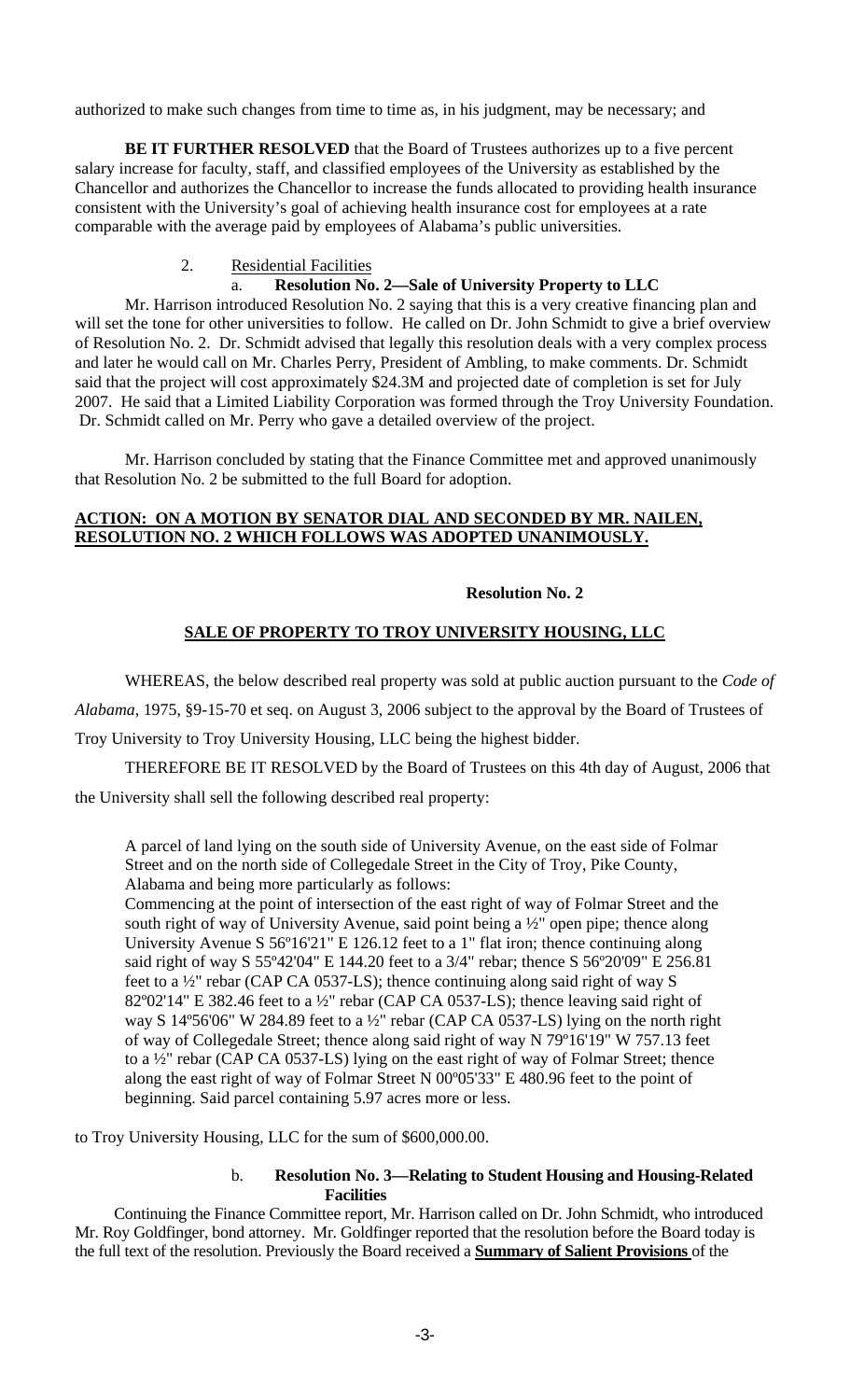proposed resolution relating to student housing and housing-related facilities. This summary was sent out in the mail packets provided to Board members prior to today's meeting. Mr. Goldfinger explained specific sections in Resolution No. 3 and he said that one thing this resolution does is to authorize the Chancellor to continue providing oversight and guidance and input to the LLC because it is actually the LLC of the Troy University Foundation that will be the party that enters into the development agreement with Ambling for the construction of this project. He said that as Mr. Harrison pointed out that this resolution is rather unique in structure, and one way is in the creation of a Troy Public Education Building Authority that was created with the assistance of the City of Troy. This Authority has already met and will be the issuer of the bonds and the primary obligor of the bonds will be the LLC. Appreciation was expressed to Attorney Nick Cervera for his assistance in the creation of the LLC. Mr. Goldfinger explained in detail how the lease agreement between the lease authority and the LLC will work.

 Mr. Goldfinger called on Mr. Mike Dunn with Merchant Capital to talk further about the bond issuance process. Mr. Dunn reported that Moody's analyst visited the Troy University campus recently to meet with Chancellor Hawkins and other administrators. Mr. Dunn said that the rating for the university was affirmed this morning as an A-2 rating on the university debt, which is a good, solid, strong investment-grade rating, and this lease obligation debt got a rating of A-3. Mr. Dunn said that this process has been a positive process and they are delighted with the outcome. Mr. Dunn said that they are in the process of talking with bond insurers and those bids should be in about a week from now, which would possibly allow them to close the transaction in the month of September.

 Dr. Schmidt closed out the presentation by responding to questions and comments from Board members.

 Following Mr. Dunn's presentation, Mr. Harrison said the Finance Committee agreed unanimously to recommend to the full Board that Resolution No. 3 be adopted as presented.

### **ACTION: MR. HARRISON MADE A MOTION TO APPROVE RESOLUTION NO. 3 WHICH FOLLOWS. SECONDED BY MR. OWEN, RESOLUTION NO. 3 WAS APPROVED.**

#### **RESOLUTION NO. 3**

 **RESOLUTION RELATING TO THE ISSUANCE BY THE TROY PUBLIC EDUCATIONAL BUILDING AUTHORITY OF REVENUE BONDS TO FINANCE STUDENT HOUSING FACILITIES FOR STUDENTS OF THE TROY CAMPUS OF TROY UNIVERSITY; AUTHORIZING THE EXECUTION AND DELIVERY BY THE UNIVERSITY OF A YEAR-TO-YEAR SUBLEASE AGREEMENT OF SUCH FACILITIES AND APPROVING THE INITIAL TERM OF SUCH SUBLEASE; AUTHORIZING THE USE OF UNIVERSITY-RELATED INFORMATION IN THE OFFERING DOCUMENTS FOR SUCH BONDS; UNDERTAKING THE CONTINUING DISCLOSURE OBLIGATION IN RESPECT OF SUCH BONDS; AND RELATED MATTERS.**

 WHEREAS, the Board of Trustees (the "Board") of Troy University (the "University"), a public corporation and instrumentality of the State of Alabama (the "State"), by Resolution No. 2 heretofore adopted by the Board on March 10, 2006, authorized the Chancellor of the University (the "Chancellor") to negotiate and enter into arrangements for the construction of a new apartment complex by means of "offbalance sheet" financing through Troy University Foundation (the "Foundation"), the same to be managed by a limited liability company established through the Foundation; and

 WHEREAS, on July 28, 2006, the Foundation did, pursuant to resolution adopted by the board of the Foundation on March 9, 2006, form and establish under State law a limited liability company known as Troy University Housing, LLC (the "Company"); and

 WHEREAS, the Chancellor has heretofore caused the City of Troy, Alabama (the "City") to incorporate The Troy Public Educational Building Authority (the "Issuer") as a public corporation and political subdivision under the laws of the State, and in particular Chapter 18, Title 16, Code of Alabama 1975, as amended (the "Issuer Act"); and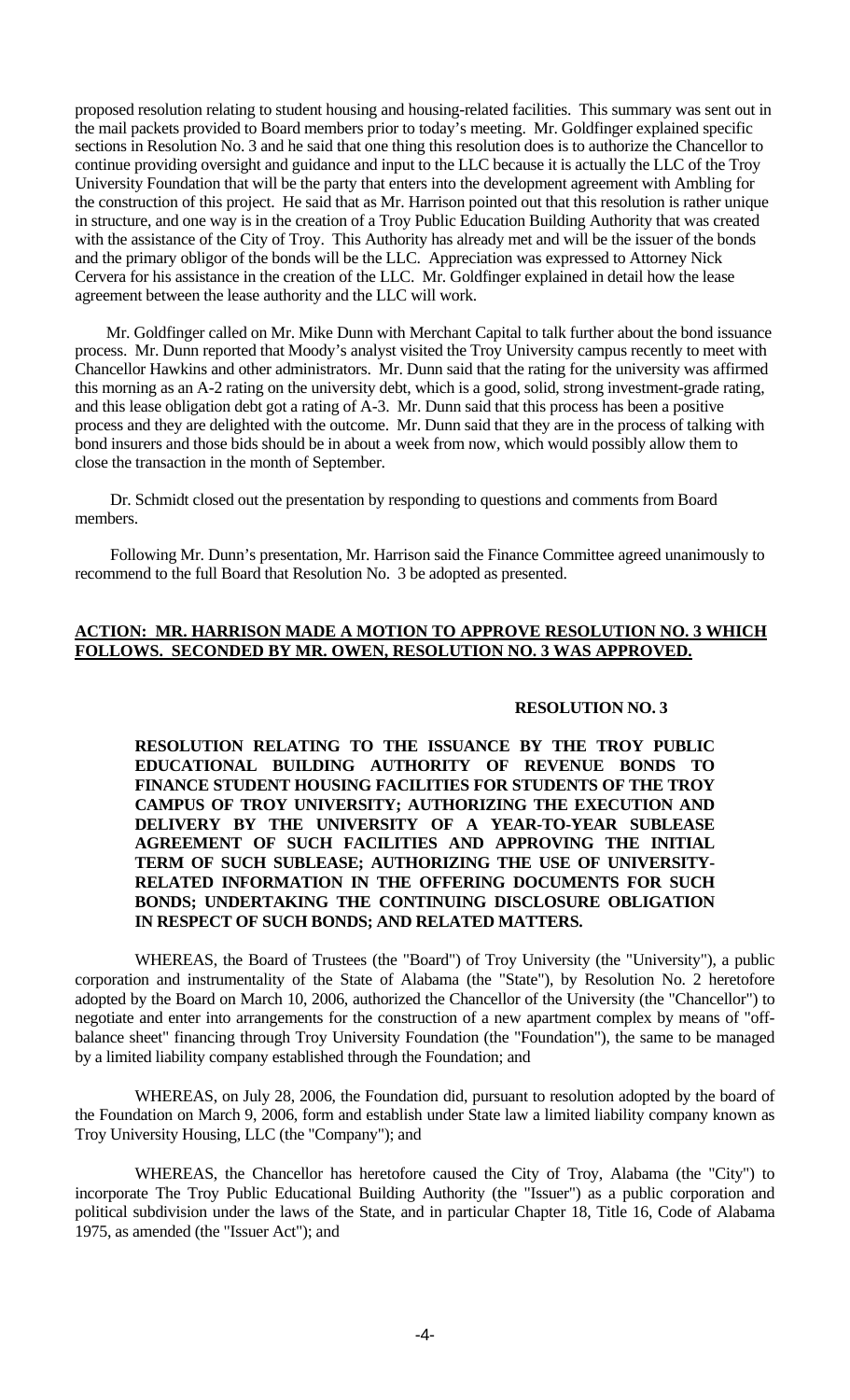WHEREAS, the Issuer is authorized and empowered under the Issuer Act to sell and issue its revenue bonds to provide funds for any corporate function, use or purpose of the Issuer, which include the planning, development, acquisition and construction of "ancillary improvements in connection with educational institutions", within the meaning of the Issuer Act; and

 WHEREAS, by resolution duly adopted on July 12, 2006 (the "Bond Resolution"), the Issuer has heretofore authorized the issuance, sale and delivery, pursuant to the Issuer Act, of up to \$27,500,000 aggregate principal amount of its Dormitory Revenue Bonds (Troy University Housing, LLC Project) Series 2006A (the "Series A Bonds") and up to \$1,500,000 aggregate principal amount of its Taxable Dormitory Revenue Bonds (Troy University Housing, LLC Project) Series 2006B (the "Series B Bonds", and collectively with the Series A Bonds, the "Bonds"), in order to provide funds for the undertaking of "ancillary improvements" (within the meaning of the Issuer Act) consisting of the following elements:

 (1) the purchase by the Company from the University of an approximately 5.97-acre parcel of real property located within the corporate limits of the City, bounded to the North by University Avenue, to the West by Folmar Street, to the South by Collegedale Street and to the East by the campus of the University, said property being herein referred to as the "Project Site";

(2) the ground lease of the Project Site by the Company to the Issuer;

 (3) the construction, furnishing and equipping by the Company on the Project Site of four, four-story residential buildings, together with parking and other facilities and amenities incidental thereto (the "Project");

(4) the lease of the Project, on a capital-lease basis, by the Issuer to the Company; and

 (5) the sublease of the Project, on a year-to-year, triple-net, operating-lease basis, by the Company to the University, for operation and use by the University as student housing facilities for the students of the University; and

 WHEREAS, the University is desirous that the Issuer proceed with the issuance of the Bonds for the aforesaid purpose and that the Company proceed with the acquisition, construction, furnishing and equipping of the Project.

 NOW, THEREFORE, BE IT RESOLVED BY THE BOARD OF TRUSTEES OF TROY UNIVERSITY, as follows:

Section 1. The Board does hereby find and determine that: (a) the University constitutes an "educational institution" within the meaning of the Issuer Act; (b) it is expected that the Project will, when completed, constitute "ancillary improvements" within the meaning of the Issuer Act; and (c) the University is the "educational institution" in connection with which the Project is being undertaken.

 Section 2. The University hereby generally approves the issuance by the Issuer of the Bonds and the application of the proceeds of the Bonds for the purpose, among others, of providing funds to the Company for the acquisition, construction, furnishing and equipping of the Project.

 Section 3. The University hereby generally approves the terms and provisions of the documents prepared and to be prepared in connection with the issuance of the Bonds and the undertaking and operation of the Project, including without limitation (a) a Trust Indenture to be dated as of September 1, 2006 (the "Indenture"), between the Issuer and the financial institution named therein as trustee (the "Trustee"); (b) a Ground Lease to be dated as of September 1, 2006 (the "Ground Lease"), from the Company, as ground lessor, to the Issuer, as ground lessee, with respect to the Project Site; (c) a Lease Agreement to be dated as of September 1, 2006 (the "Lease Agreement"), between the Issuer and the Company with respect to the Project; (d) a Project Development Agreement (the "Development Agreement") between the Company and AUDG Alabama, LLC, an Alabama limited liability company (the "Developer"), relating to the construction, furnishing and equipping of the Project; and (e) a Sublease Agreement to be dated as of September 1, 2006 (the "Sublease Agreement"), between the Company and the University, pursuant to which the University will sublease the Project from the Company on a year-to-year, triple-net, operatinglease basis.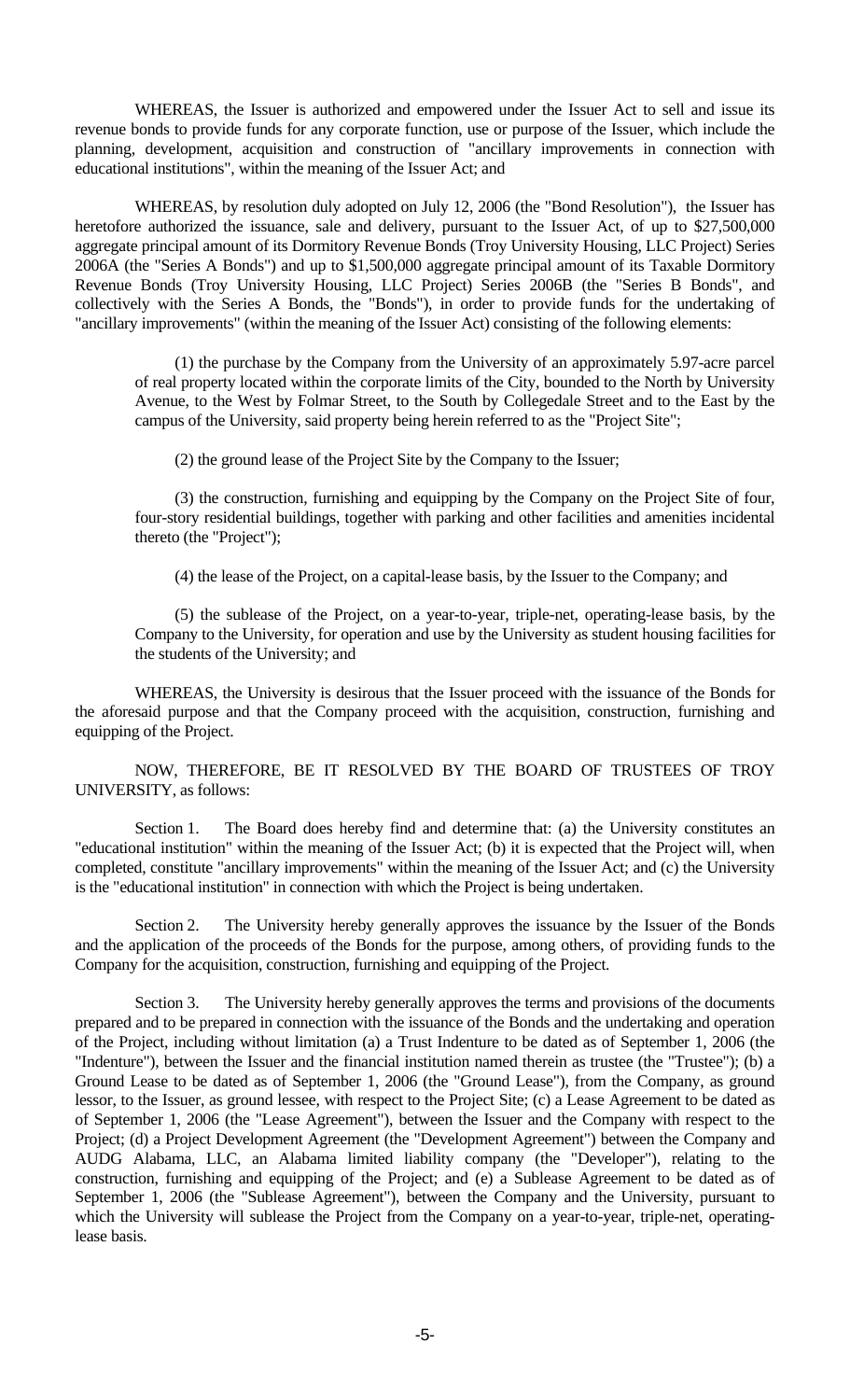The University hereby approves the Lease Agreement and the Sublease Agreement, in accordance with and for all purposes of the final paragraph of Section 16-18-1 of the Issuer Act.

 Section 4. This Board acknowledges the presentation made at this meeting by the Developer with respect to the Project, as the same has been most recently updated. As so updated, the Project is currently expected to be comprised of 524 beds in total, with the following unit mix:

> 56 2BR/1BA units with 112 beds, 101 4BR/2BA units with 404 beds, and 7 resident staff units with 8 beds.

The units are to be located on the Project Site in four, four-story residential buildings, aggregating approximately 197,000 square feet, and the Project is expected to provide parking for approximately 241 vehicles. The Project is currently expected to be completed and available for occupancy for the Fall 2007 academic year. It is still the expectation that the total hard costs of the Project will not exceed \$17,000,000.00.

 Based on the foregoing, this Board hereby reaffirms its general approval of the Project, and in furtherance of the March 10, 2006 resolution of this Board, hereby authorizes the Chancellor to continue providing oversight and input to the Company in the process of negotiating and finalizing the Development Agreement, wherein many of the firm and final details relating to the Project will be enunciated.

Section 5. The University hereby authorizes the Chancellor to negotiate and finalize the specific terms and provisions of the Sublease Agreement, and hereby further authorizes (a) the Chancellor to execute and deliver the Sublease Agreement in such final form and content as the Chancellor shall have negotiated, and (b) the Chancellor and/or the Treasurer of the University (the "Treasurer") to execute and deliver such other instruments and certificates on the part of the University as may be required in connection with the closing of the Bonds (all such instruments and certificates being herein, for convenience of reference, collectively referred to as the "Closing Certificate"). The Board hereby approves the initial Annual Term of the Sublease Agreement, which will run from the date of issuance of the Bonds (the "Issue Date") to and including September 30, 2006. The Board hereby authorizes the Chancellor, in his discretion, to determine whether or not to exercise the first option to renew the Sublease Agreement for an additional Annual Term beginning on October 1, 2006 and continuing until and including September 30, 2007. The Board hereby reserves unto itself the right and power to determine, in its discretion, whether or not to exercise any subsequent option to renew the Sublease Agreement for an additional Annual Term.

 Section 6. The Board hereby authorizes that there be paid to the Trustee on the Issue Date, for deposit to the credit of the Prepaid Rental Account to be established and held by the Trustee under the Indenture, a sum of money, the precise amount of which the Chancellor and Treasurer are hereby authorized and entrusted to determine, in consultation with Merchant Capital, L.L.C., Montgomery, Alabama, as underwriter for the Bonds (the "Underwriter"), and with Roy S. Goldfinger, P.C., Montgomery, Alabama, as bond counsel for the Bonds ("Bond Counsel"), and to set forth in the Closing Certificate. Notwithstanding the foregoing, in the event the Chancellor (as hereinabove authorized) elects not to renew this Sublease Agreement for the Annual Term that would otherwise commence on October 1, 2006, the sum so deposited in the Prepaid Rental Account, together with any investment earnings thereon, shall promptly be refunded by the Trustee to the University.

 Section 7. This Board hereby authorizes and approves the use and inclusion of information relating to the University, including without limitation the audited financial statements of the University for the fiscal year ended September 30, 2005, within a Preliminary Official Statement (the "POS") and a final Official Statement (the "Official Statement"), both relating to the Bonds and being prepared by the Underwriter and others. This Board hereby further authorizes the distribution and use of the POS and the Official Statement by the Underwriter in the offering and sale of the Bonds. This Board further authorizes the Chancellor, in the Closing Certificate, to "deem final", for purposes and within the meaning of Rule 15c2-12 (the "Rule") of the Securities and Exchange Commission (the "SEC"), the POS as of its date and to make such other and further representations with respect to the POS and Official Statement as may be customary and desirable.

Section 8.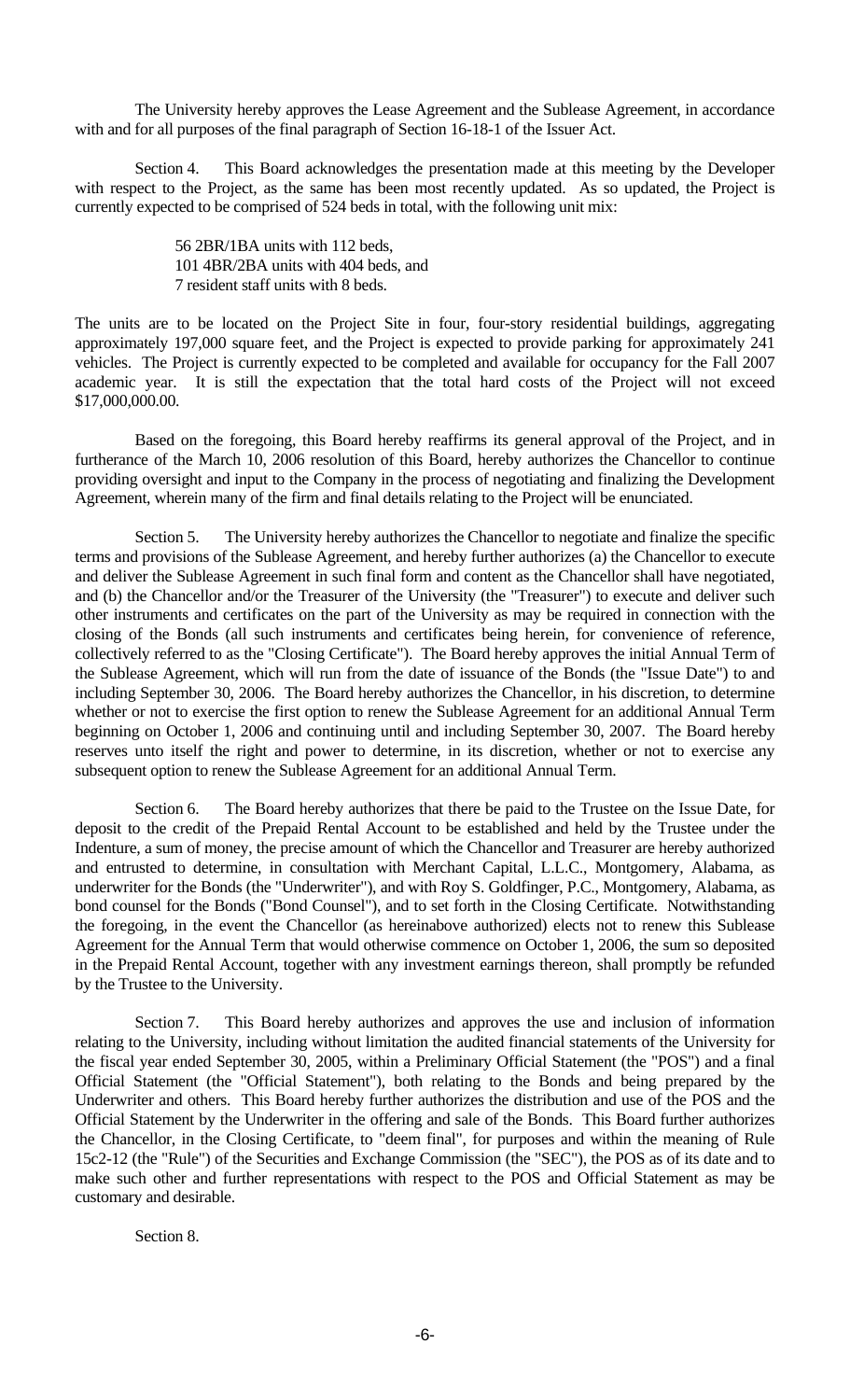(a) The University makes the covenants set forth in this Section 8 as an agreement (this "Continuing Disclosure Agreement") for the benefit of the holders and beneficial owners from time to time of the Bonds, in accordance with the requirements of the Rule, with terms used in this Section having the meanings given to them or incorporated by reference in the Rule.

 (b) The University undertakes to provide, either directly or indirectly through the Trustee or such other agent as the University may designate from time to time:

 (i) To each "nationally recognized municipal securities information repository" ("NRMSIR") and to the information depository (if any) from time to time designated by the State ("SID"), within 180 days following the end of each fiscal year of the University, unaudited annual financial information concerning the University, which shall be internally prepared by appropriate officials of the University in conformity with accounting principles generally accepted in the United States of America;

 (ii) To each NRMSIR and to the SID, when and if available, audited financial statements of the University, provided such audit may be conducted by the State Department of Examiners of Public Accounts or any successor agency thereto;

 (iii) To each NRMSIR or to the Municipal Securities Rulemaking Board ("MSRB"), at 1900 Duke Street, Suite 600, Alexandria, VA 22314-3412 (or at such different address as MSRB may have from time to time), and to the SID, notice in a timely manner of any of the following events, within the meaning of the Rule, with respect to the Bonds, if material: (1) principal and interest payment delinquencies; (2) non-payment related defaults; (3) unscheduled draws on debt service reserves reflecting financial difficulties; (4) unscheduled draws on credit enhancements reflecting financial difficulties; (5) substitution of credit or liquidity providers, or their failure to perform; (6) adverse tax opinions or events affecting the Tax-Exempt status of any Bonds issued on a Tax-Exempt basis (where "Tax-Exempt" means that interest thereon is excluded from gross income for federal income tax purposes under Section 103(a) of the Internal Revenue Code of 1986, as amended); (7) modifications to rights of holders of Bonds; (8) bond calls; (9) defeasances; (10) release, substitution or sale of property securing repayment of the Bonds; and (11) rating changes; and

 (iv) To each NRMSIR and to the SID, notice in a timely manner of a failure of the University to provide the annual financial information referenced in subsection (i) above within the period of time therein specified.

 (c) The exclusive remedy for any breach of this Continuing Disclosure Agreement by the University shall be limited, to the extent permitted by law and as hereinafter provided, to a right of holders and beneficial owners, or the Trustee, to cause proceedings in equity to be instituted and maintained to obtain the specific performance by the University of its obligations hereunder. Any individual holder or beneficial owner may institute and maintain, or cause to be instituted and maintained, such proceedings to require the University to provide or cause to be provided a pertinent filing if such filing is due and has not been made. Any such proceedings to require the University to perform any other obligation under this Continuing Disclosure Agreement (including any proceedings that contest the sufficiency of any pertinent filing) shall be instituted and maintained only by the Trustee, which may institute and maintain any such proceedings in its discretion and shall do so, subject to the same conditions, limitations and procedures that would apply under the Indenture if the breach were a default thereunder, at the direction of the holders of at least 60% in aggregate principal amount of the Bonds then outstanding, excluding any Bonds held by or for the account of the University. Any failure of the University to comply with the provisions of this Continuing Disclosure Agreement shall not be a default under the Indenture.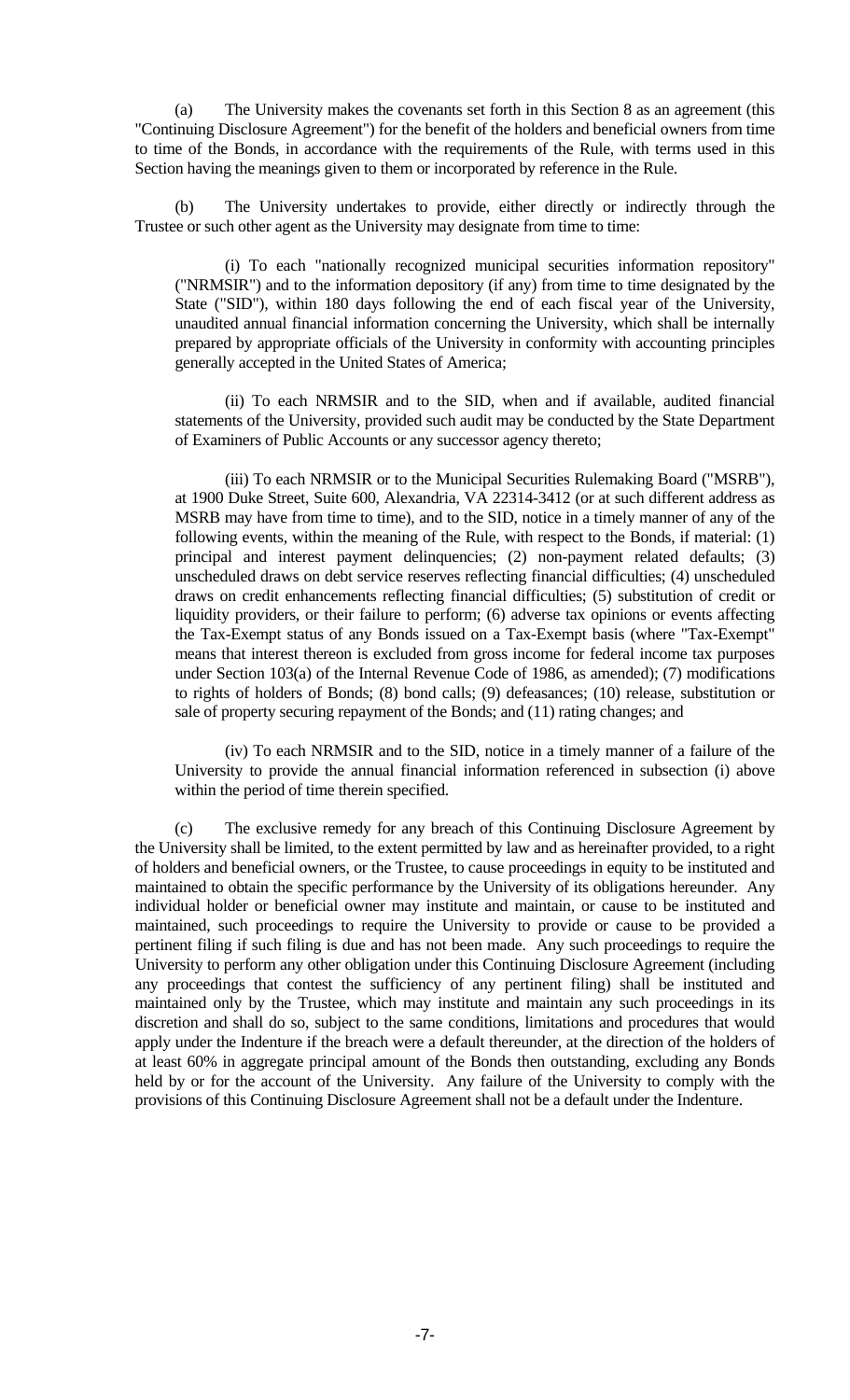(d) This Continuing Disclosure Agreement may be amended, and noncompliance by the University with any provision of it may be waived, as may be necessary or appropriate to achieve its compliance with any applicable federal securities law or rule, to cure any ambiguity, inconsistency or formal defect or omission, and to address any change in circumstances arising from a change in legal requirements, change in law or change in the identity, nature or status of the University or the type of business conducted by the University. Any such amendment or waiver shall not be effective unless this Continuing Disclosure Agreement (as amended or taking into account such waiver) would have complied with the requirements of the Rule at the time of the primary offering of the Bonds, after taking into account any applicable amendments to or official interpretations of the Rule, as well as any change in circumstances, and until either (i) the University and the Trustee shall have received a written opinion of Bond Counsel or other qualified independent special counsel selected by the Trustee, or the Trustee shall have determined, that the amendment would not materially impair the interests of holders or beneficial owners of the Bonds, or (ii) the Trustee shall have received the written consent to the amendment or waiver of the holders of at least a majority in aggregate principal amount of the Bonds then outstanding, excluding any Bonds held by or for the account of the University.

 (e) The obligations of the University under this Continuing Disclosure Agreement shall remain in effect only for such period that (i) the Bonds are outstanding in accordance with their terms and (ii) the University remains an obligated person with respect to the Bonds within the meaning of the Rule. For purposes of this subsection (e) and the Rule, the University will cease to be an obligated person with respect to the Bonds, and the University's obligations under this Continuing Disclosure Agreement shall terminate, in the event the University at any time while the Bonds remain outstanding elects not to renew the Sublease Agreement; provided, however, that the University shall give written notice of such termination to each NRMSIR, to MSRB and to the SID (if any).

## **[BALANCE OF PAGE INTENTIONALLY LEFT BLANK]**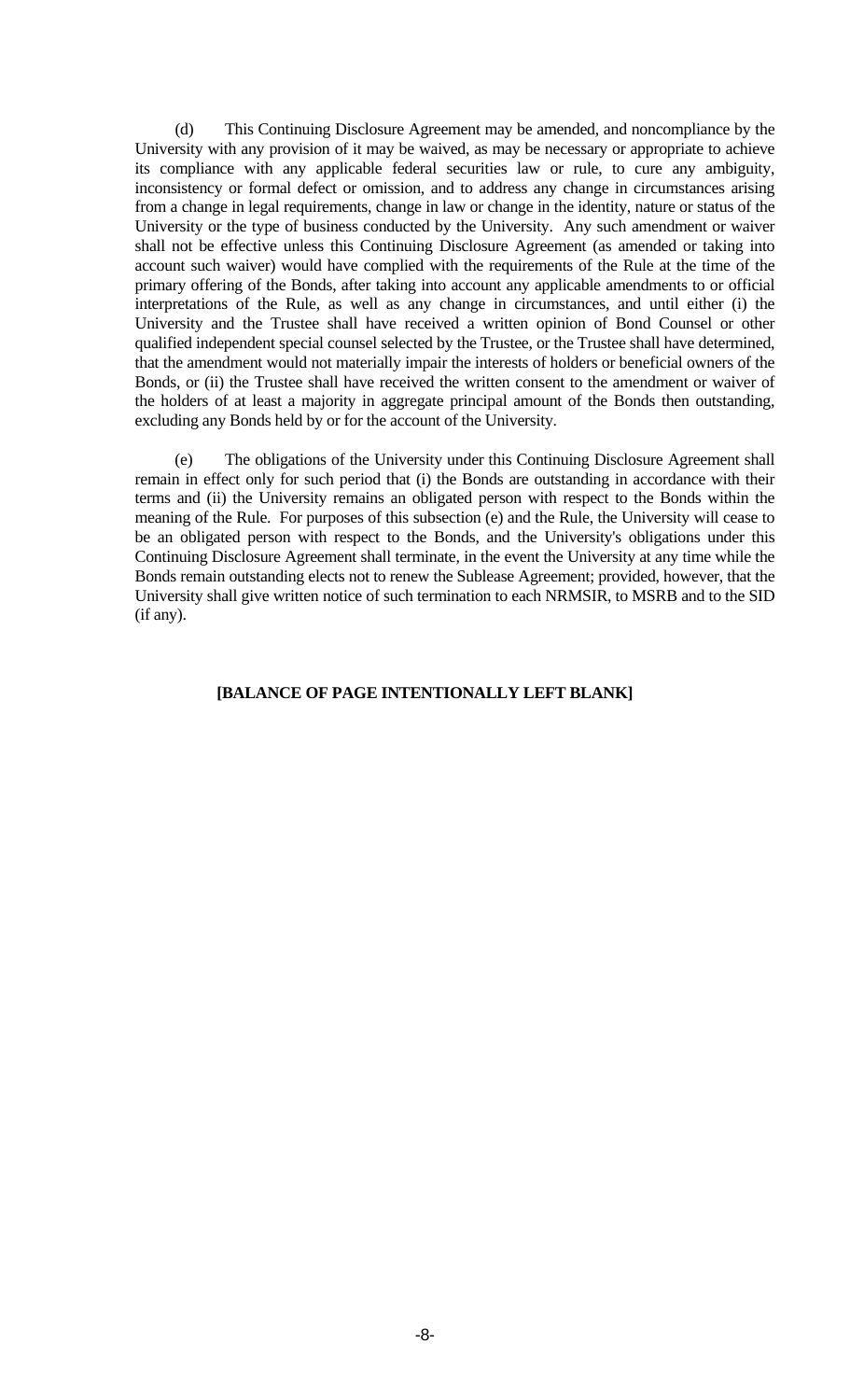Passed by the Board of Trustees of Troy University this 4th day of August, 2006.

 $\overline{\phantom{a}}$  , which is a set of the set of the set of the set of the set of the set of the set of the set of the set of the set of the set of the set of the set of the set of the set of the set of the set of the set of th

 President pro tempore of the Board of Trustees

 $(S E A L)$ 

Attest:\_\_\_\_\_\_\_\_\_\_\_\_\_\_\_\_\_\_\_\_\_\_\_\_\_\_\_\_\_\_\_\_\_\_\_

 Secretary of the Board of Trustees

**(The following is a Summary of Resolution No. 3 referenced above by Mr. Goldfinger as being previously provided to the Board members in the agenda packet sent out by mail prior to the meeting.)** 

**=====================================================================** 

#### **SUMMARY OF SALIENT PROVISIONS: PROPOSED RESOLUTION RELATING TO STUDENT HOUSING AND HOUSING-RELATED FACILITIES**

 At the meeting of **August 4, 2006**, the Board of Trustees of Troy University (the "University") will be asked to consider and approve a Resolution to be entitled substantially as follows:

 "**RESOLUTION RELATING TO THE ISSUANCE BY THE TROY PUBLIC EDUCATIONAL BUILDING AUTHORITY OF REVENUE BONDS TO FINANCE STUDENT HOUSING FACILITIES FOR STUDENTS OF THE TROY CAMPUS OF TROY UNIVERSITY; AUTHORIZING THE EXECUTION AND DELIVERY BY THE UNIVERSITY OF A YEAR-TO-YEAR SUBLEASE AGREEMENT OF SUCH FACILITIES AND APPROVING THE INITIAL TERM OF SUCH SUBLEASE; AUTHORIZING THE USE OF UNIVERSITY-RELATED INFORMATION IN THE OFFERING DOCUMENTS FOR SUCH BONDS; AND RELATED MATTERS**"

(herein, the "Resolution"). The Resolution signals the anticipated commencement of the development of a **new student apartment complex** adjacent to the Troy Campus (herein, the "Project") by means of **"off-balance sheet" financing**, which this Board authorized the Chancellor to negotiate by previous resolution adopted March 10, 2006.

 As its title suggests, the Resolution will endorse the upcoming issuance by The **Troy Public Educational Building Authority**, an entity newly formed with the cooperation of the City of Troy (the "Authority"), of its revenue bonds (the "Bonds"), the proceeds of which will provide funds to **Troy University Housing, LLC**, a limited liability company established by the University Foundation (the "LLC"), for the acquisition, construction, furnishing and equipping of the Project.

 In addition to generally approving the Project, the Bonds and certain documents relating to the Bonds, the Resolution will authorize the execution and delivery by the University of (i) a **Sublease Agreement to be entered into between the LLC and the University (the "Sublease")**, pursuant to which the University will sublease the Project from the LLC on a year-to-year, triple-net, operating-lease basis; and (ii) such other instruments and certificates on the part of the University as may be required in connection with the closing of the Bonds. **Neither the Bonds nor the Sublease (except for any fiscal year for which the same shall have been renewed and be in effect) will be general obligations of the University, and the University will have the annual option, at its sole discretion, to renew or not to renew the Sublease.**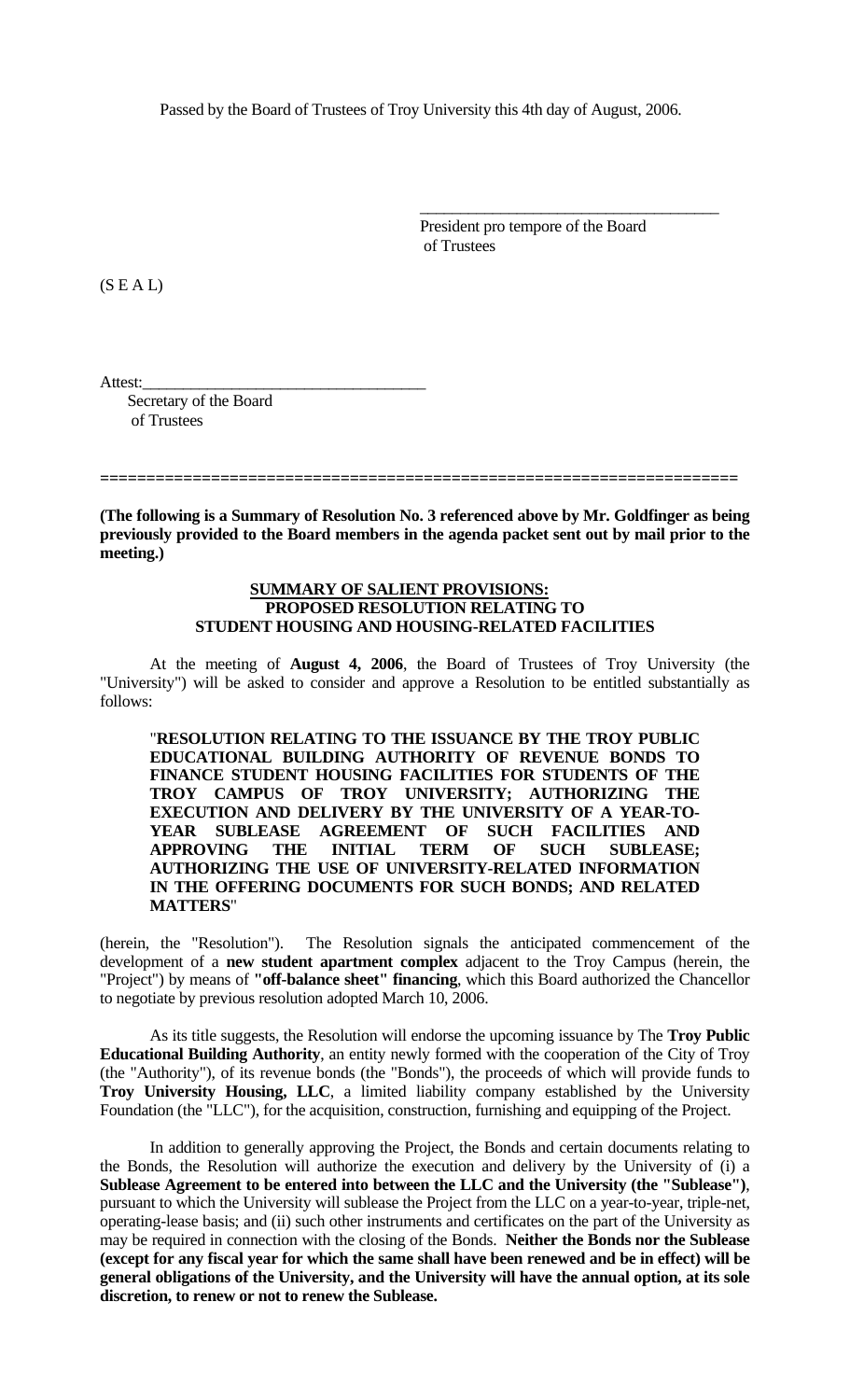The Resolution will approve the **initial term of the Sublease**, to expire at the close of the 2005-2006 fiscal year, and will authorize the Chancellor of the University, in his discretion, to determine whether or not to exercise the first renewal option for the 2006-2007 fiscal year. The Resolution will authorize the deposit by the University, into a "**prepaid rental account**" to be held by the trustee for the Bonds, of a sum of money, the precise amount of which the Resolution will entrust the Chancellor and Treasurer, in consultation with Merchant Capital, L.L.C., Montgomery, Alabama, as underwriter for the Bonds (the "Underwriter"), and with Roy S. Goldfinger, P.C., Montgomery, Alabama, as bond counsel for the Bonds ("Bond Counsel"), to determine.

 The Resolution will authorize the inclusion of information relating to the University, including without limitation the audited financial statements of the University for the fiscal year ended September 30, 2005, within a Preliminary and final **Official Statement** to be prepared and distributed by the Underwriter in connection with the marketing of the Bonds.

 In addition to the foregoing provisions, the University will, in the Resolution, covenant to provide certain **continuing financial disclosures** relative to the Bonds, as required by Securities and Exchange Commission Rule 15c2-12, but only for so long as the University shall renew the Sublease.

### 3. College of Education a. **Resolution No. 4—Bond Funding for College of Education Building**

Mr. Harrison called on Dr. Doug Patterson to brief the Board on Resolution No. 4. Dr. Patterson explained that in May 2007 Dill Hall will be razed to make room for the new College of Education Building, which will be a 60,000 square foot building. The cost for the project will be no more than \$10M and the resolution will authorize the Chancellor to pursue funding on this building. Dr. Patterson responded to questions and comments by Board members.

 There being no further discussion, Mr. Harrison, on behalf of the Finance Committee, recommended Resolution No. 4 for adoption by the Board.

## **ACTION: ON A MOTION MADE BY MR. HIGGINS, WITH A SECOND PROVIDED BY SENATOR DIAL, THE FOLLOWING RESOLUTION NO. 4 WAS ADOPTED BY THE BOARD.**

## **Resolution No. 4**

#### **College of Education Facility**

 **WHEREAS**, the College of Education of Troy University (the "University") has experienced significant growth in the numbers of students attending the Troy campus of the University, undergraduate and graduate, who have chosen to concentrate in this field of study; and

 **WHEREAS**, the increased interest in this field of study has spurred the need for additional classroom and related facilities at the Troy campus; and

 **WHEREAS**, the Chancellor and senior administrative staff of the University have investigated various options for addressing this need for new facilities, as part of which a financial analysis has been undertaken to evaluate the costs and benefits of the various options; and

 **WHEREAS**, the Chancellor and staff have reached certain conclusions as to the optimal size and composition of such additional facilities for the College of Education and the current estimated costs thereof, which are not expected to exceed \$10,000,000, and have further concluded that the most advantageous method of financing such costs would be through the issuance by the University of bonded indebtedness on a federally tax-exempt basis, secured by a pledge of the University's general student fee revenues.

 **THEREFORE, BE IT RESOLVED** by the Board of Trustees of the University this 4th day of August, 2006, that the Chancellor be and is hereby authorized and directed to proceed with the development of detailed plans for the construction and equipping at the Troy campus of new classroom and related facilities for the College of Education at a total cost not to exceed \$10,000,000 (the "Project").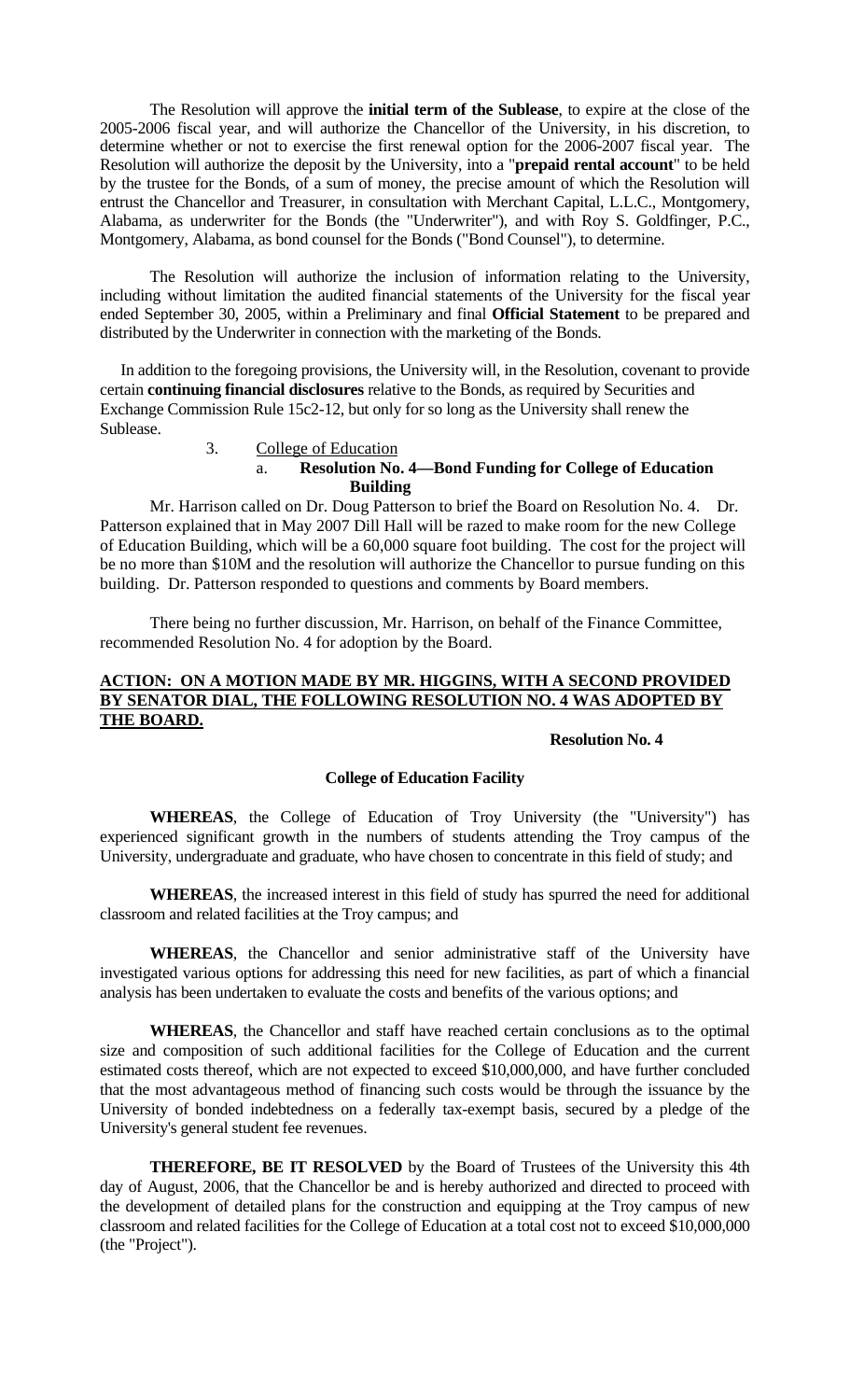**BE IT FURTHER RESOLVED** that the Chancellor be and is hereby authorized and directed to negotiate the sale of bonds for the Project, along the lines described above, in an aggregate principal amount commensurate with the estimated cost thereof.

**BE IT FINALLY RESOLVED** that, in the event that all or any portion of the costs of the Project may be financeable on a federally tax-exempt basis, the Board of Trustees hereby determines that this resolution is intended to and shall constitute the University's "official intent" (within the meaning of Section 1.150-2 of the Regulations under the Internal Revenue Code of 1986, as amended (the "Code")) with respect to so much of the Project as may be so financeable and with respect to the issuance of the University's bonds in an amount equal to so much of the \$10,000,000 estimated cost of the Project set forth above as may be issuable on a federally tax-exempt basis. To the extent that reimbursement to the University of costs incurred and paid by the University or others toward the Project is permitted, under the Code and the Regulations of the Internal Revenue Service, to be made from proceeds of such bonds, such reimbursement is intended and authorized hereby.

#### 4. Distance Learning

#### a. **Resolution No. 5—Approval of the Secure Exam Contract with Software Secure**

Mr. Harrison introduced Resolution No. 5 and called on Dr. Ed Roach, Executive Vice Chancellor and Provost, who gave brief comments about the proposed *Secureexam* Remote Proctor Secure System. He said Board approval is being sought to authorize the Chancellor to negotiate and enter into an agreement with Software Secure, Inc. to manufacture and market a remote proctoring system to proctor student taking courses in Distance Learning (DL) or DL formats. Dr. Roach explained why such a proctoring system is important to the university, particularly as to how it relates to meeting accreditation standards that relate to DL students. In summary, Dr. Roach stated that if the university invests \$1.1M in the manufacture of the first 10,000 units, in addition to a good potential return on that investment, we have the opportunity to position Troy University as a national leader in Distance Education quality assurance as well as to expand our domestic and international DL growth potential. Dr. Dave White, Interim Director of *eCampus,* was called on to further explain the Secure Exam remote proctor. Following his presentation, Dr. White responded to questions and comments from Board members.

 Following discussion, Mr. Harrison reported that the Finance Committee unanimously recommends that Resolution No. 5 be adopted.

## **ACTION: A MOTION TO ADOPT RESOLUTION NO. 5 WAS MADE BY MR. HARRISON. A SECOND WAS MADE BY SENATOR DIAL. THERE BEING NO FURTHER DISCUSSION, RESOLUTION NO 5 WHICH FOLLOWS WAS APPROVED.**

 **Resolution No. 5** 

## **Approval of the Secure Exam Contract with Software Secure**

## **Ratification of the Board of Trustees Decision to Invest in the Initial Manufacturing of a**  *Securexam* **Remote Proctor System Device with Software Secure, Incorporated**

**WHEREAS,** Troy University has extensive and growing enrollments offered in distance education; and

**WHEREAS,** the SACS Commission on College's Best Practices for distance education delivery requires authentication to determine "a firm student identification" when taking an online examination; and

**WHEREAS,** these Best Practices for distance education student authentication are embraced by universities and colleges associated with other regional accrediting bodies; and

**WHEREAS,** there is no technology currently available to universities to provide such student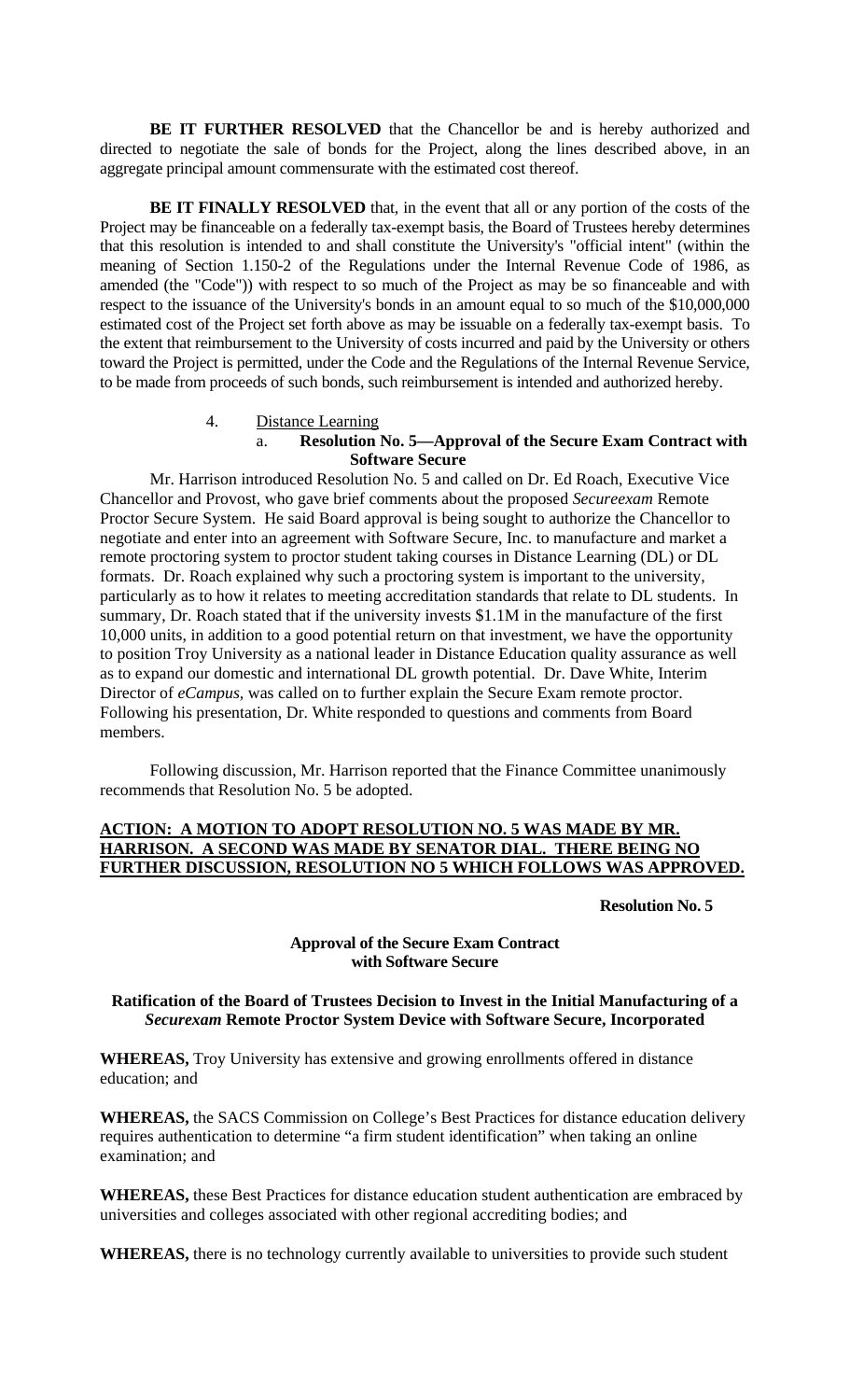authentication, particularly for students enrolled outside the U.S.; and

**WHEREAS,** Troy University has engaged a company with a proven capability to provide software-based secure examinations and the means to add a unique technological component providing for visual and fingerprint verification of a student's identify when connected to the student's computer located anywhere in the world; and

**WHEREAS,** the remote proctoring system has be independently tested by Integrated Computer Systems to verify its technical feasibility; and

**WHEREAS,** the return to Troy University on its initial investment of \$1.1 million has the potential of being as high as \$3 million in the first five years of sales and royalties that would accrue; and

**WHEREAS,** the introduction of the remote proctoring system device can clearly position Troy University as a national leader in distance education quality assurance with regional and specialized accrediting bodies.

**THEREFORE, BE IT RESOLVED THAT** by the Board of Trustees on this 4th day of August 2006 that Dr. Jack Hawkins, Jr., Chancellor, has the authority to negotiate and enter into an agreement with Software Secure, Incorporated for the construction of a remote proctoring system device, and rights associated with participating as the sole institution of higher education initial investor in the development of a system using that device, to proctor examinations offered in distance education formats.

 Concluding his report, Mr. Harrison said great strides have been made by the Board and the university, but he said there are still about three initiatives that need to be done. He said that the following three things needs to be put on the "front burner" and they are: (1) completion of baseball facility, (2) the Bibb Graves project, and (3) a new arena. He challenged the Board to move forward on these initiatives.

> B. Academic Committee, Senator Gerald Dial **1. Resolution No. 6—Commending Retiring Faculty and Staff**

Senator Dial introduced Resolution No. 6 and moved that it be approved. He also commented on the doctoral program initiative and is pleased to see it moving forward.

#### **ACTION: ON A MOTION BY SENATOR DIAL AND SECONDED BY DR. ANDREWS, RESOLUITON NO. 6 COMMENDING RETIRING FACULTY AND STAFF WAS APPROVED.**

## **Resolution No. 6**

## **Commending Retiring Faculty and Staff**

**WHEREAS,** the following Troy University faculty and staff members retired on the specified date:

FACULTY: Ms. Judith R. Cooper, Assistant Professor of Nursing, Montgomery, June 1, 2006; Dr. Steven J. Cross, Professor, Sorrell College of Business, Dothan Campus, August 1, 2006; Ms. Carolsue Holland, Professor of Arts and Sciences, University College, Fort Benning, June 1, 2006; Dr. Theodore M. Kluz, Adjunct Professor, Arts and Sciences, Montgomery Campus, August 1, 2006; Dr. Donald E. Rosenhoover, Associate Professor, University College, Pensacola, August 1, 2006; Dr. Suzanne P. Stokes, Associate Professor, Nursing, Troy, July 1, 2006.

STAFF: Mrs. Rebecca Davis, Financial Aid Tech II, Troy, March 1, 2006; Mrs. Beverly N. Duncan, Inventory Specialist, Purchasing, Troy, July 1, 2006; Mrs. Audrey L. Milton, Department Secretary I, Criminal Justice and Social Sciences, Troy, August 1, 2006; Mrs. Edna S. Railey, Department Secretary I, Information Technology, Troy, July 1, 2006; Ms. Julia Smith,